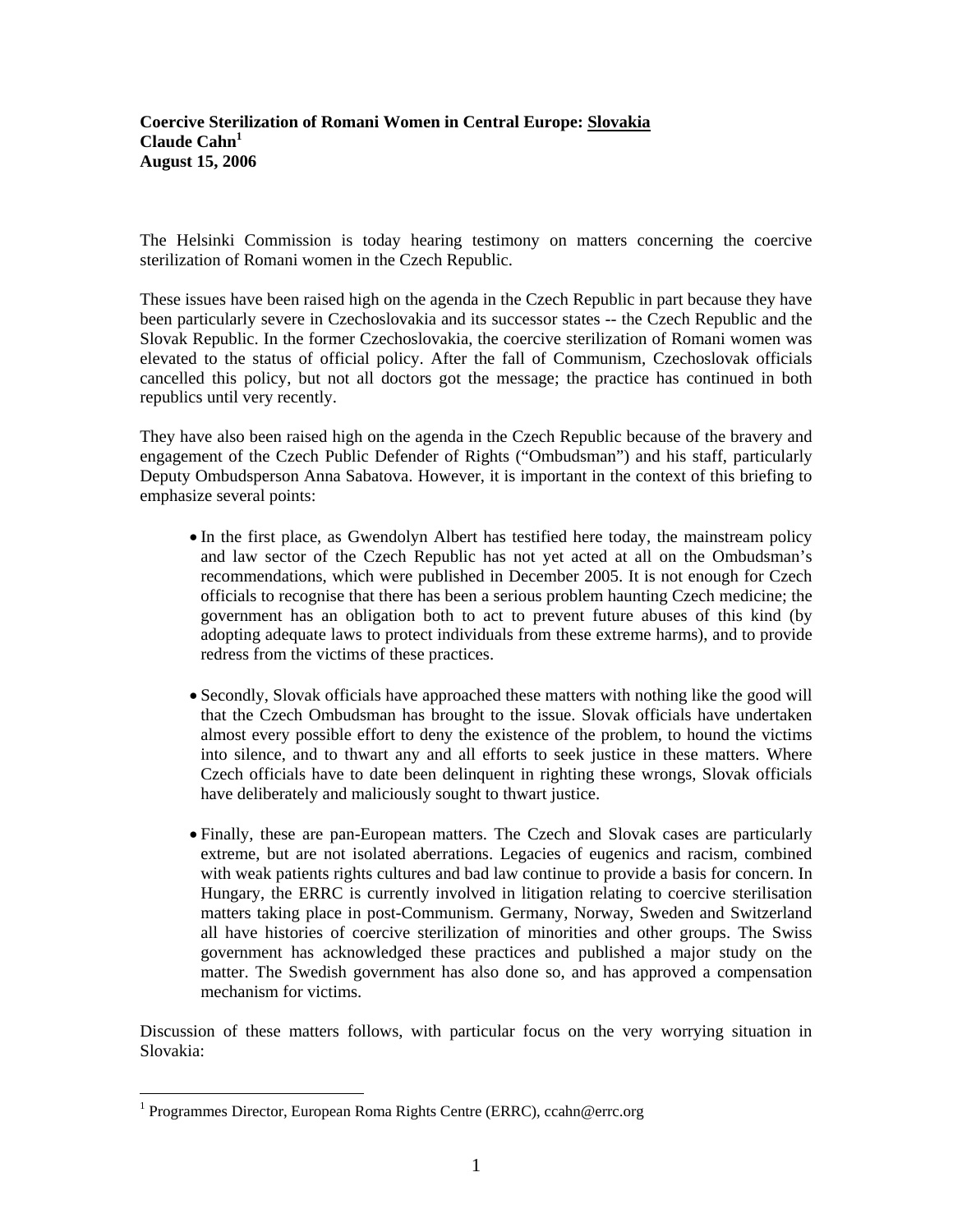## **Slovakia**

In April 2003, the ERRC testified before a Supplementary Human Dimension Meeting of the Organization for Security and Co-operation in Europe (OSCE) that sterilizations absent full and informed consent continued to be performed on Romani women in Slovakia. At that time, these matters had taken on urgency as a result of the publication of the report "Body and Soul: Forced Sterilization and Other Assaults on Roma Reproductive Freedom in Slovakia", an NGO report providing extensive documentation of these issues.<sup>[2](#page-1-0)</sup> At the April 2003 OSCE meeting, the ERRC provided its own documentation supporting the conclusions of the "Body and Soul" report.

The profile in cases in Slovakia, as in the Czech Republic, involves race-based targeting of Romani women for invasive and in most cases irreversible surgical procedures aimed at (and in most cases succeeding in) nullifying their ability to have children. The women concerned have been excluded from any form of dignified involvement in decisions to sterilize. Hundreds of women have been bullied or tricked into signing consent forms, signed them only after being informed that the operation had already taken place, or never signed them at all. They have emerged from childbirth traumatized and emotionally scarred for life.

A very frequent profile of such cases is as follows: a Romani woman, frequently from a poor, marginalized family, is recommended for birth by caesarean section. A form of caesarean section operation is performed (from among several available types of such procedures) which, if applied a second time, will make a third pregnancy potentially life-threatening. There are other forms of caesarean section which would not give rise to threats to the mother, but doctors choose not to undertake them. During the second birth, also performed by this particular mode of caesarean section, the woman concerned is sterilized by tubal ligation. Despite ample opportunity during the pregnancy, the woman concerned is never informed that sterilization may even be a possibility during her second birth.

Doctors performing such procedures secure consent for such sterilizations by waiting until the woman concerned is in labor and then requesting signatures on consent forms. Or they wait until she is heavily sedated to press for the signature. Or they offer the forms after the birth as "routine paperwork" to be signed by the out-patient. Or they never secure consent at all. In some cases, there is a visible paper trail of the racial considerations which go into such decisions.

In advanced democracies, standard procedure in such cases involves a formal request by the patient. The patient must fill out a detailed questionnaire to ensure that she understands all possible consequences of such procedures, including possible secondary health effects and the ultimate consequence – a permanent end to all possibilities for childbirth. In countries where legal protections are adequately in place, there is also a "cooling off" period of one or more months, before the operation takes place. Following this "cooling off" period, the person requesting the operation must explicitly re-affirm that they wish to be sterilized. Otherwise, the operation cannot take place.

<span id="page-1-0"></span><sup>&</sup>lt;sup>2</sup> Center for Reproductive Rights and the Advisory Centre for Citizenship and Human and Civil Rights, "Body and Soul: Forced Sterilization and Other Assaults on Roma Reproductive Freedom in Slovakia", on the Internet at: http://www.crlp.org/pub\_vid\_bodyandsoul.html.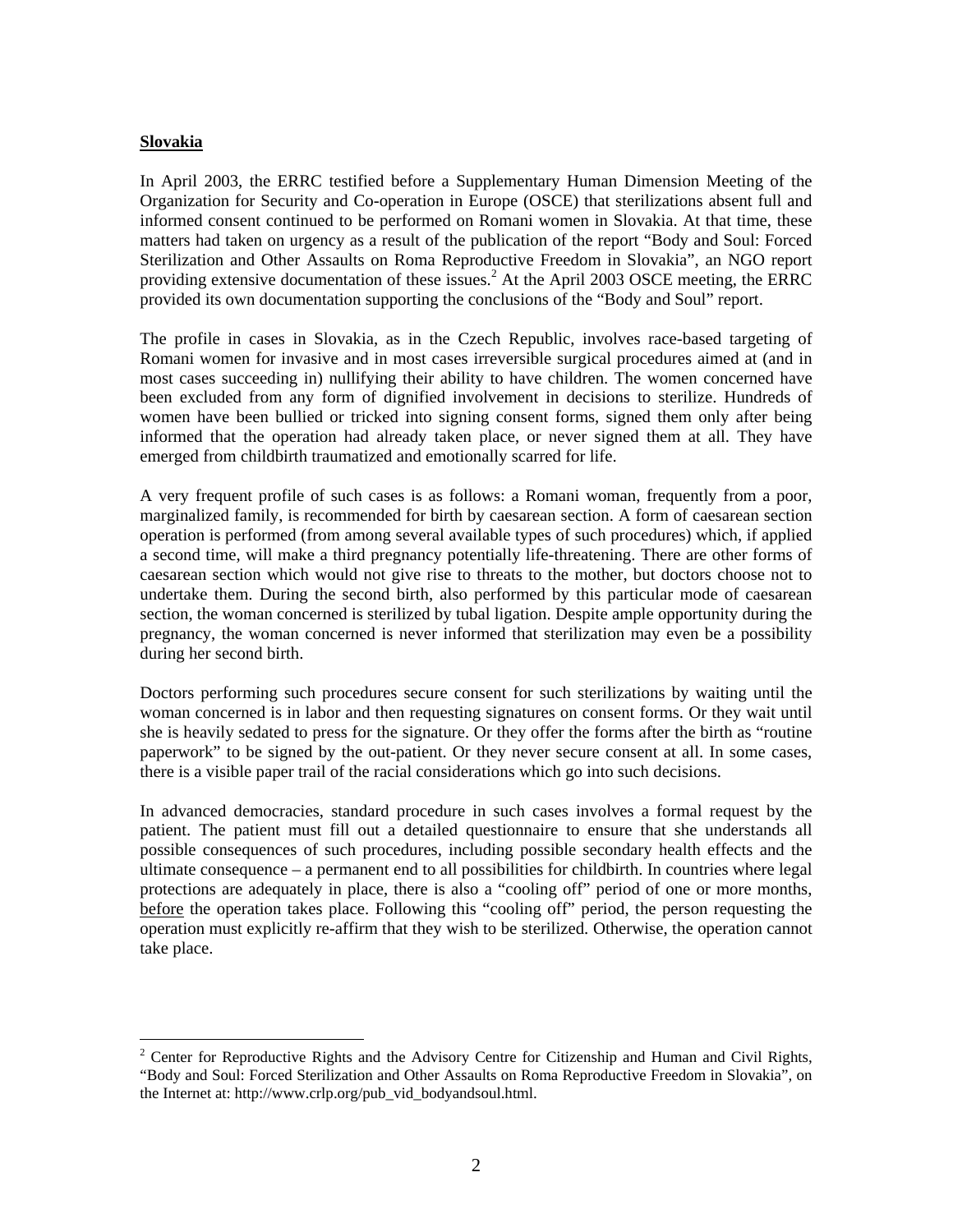In Slovakia, the conditions under which Romani women have been sterilized make a complete mockery of the idea of protections of patients against abuses by doctors. Cases documented by the ERRC and others include:

- Cases in which consent had not been provided at all, in either oral or written form, prior to the operation;
- Cases in which consent was secured during delivery or shortly before delivery, during advanced stages of labor, i.e., in circumstances in which the mother is in great pain and/or under intense stress;
- Cases in which consent appears to have been provided (i) based on a mistaken understanding of terminology used, (ii) after the provision of apparently manipulative information and/or (iii) absent explanations of consequences and/or possible side effects of sterilisation, or adequate information on alternative methods of contraception;
- Cases in which officials put pressure on Romani women to undergo sterilisation, including through the use of financial incentives or threats to withhold social benefits.

In a number of the cases documented in 2002 and 2003, explicit racial motive appears to have played a role during doctor-patient consultations. As the U.S. Helsinki Commission has itself noted,<sup>3</sup> a number of high-ranking Slovak public officials have in fact made statements promoting the idea that Romani birth rates need to be curbed, possibly by force.

NGO findings were affirmed by a number of intergovernmental authorities during 2003. For example, following visits to Slovakia, the Council of Europe's Commissioner for Human Rights Mr. Alvaro Gil-Robles stated: "[…] on the basis of the information contained in the reports referred to above, and that obtained during the visit, it can reasonably be assumed that sterilizations have taken place, particularly in eastern Slovakia, without informed consent. The information available to the Commissioner does not suggest that an active or organized Government policy of improper sterilizations has existed (at least since the end of the communist regime). However, the Slovak Government has, in the view of the Commissioner, an objective responsibility in the matter for failing to put in place adequate legislation and for failing to exercise appropriate supervision of sterilisation practices although allegations of improper sterilizations have been made throughout the 1990's and early 2000.<sup>34</sup>

The Commissioner further concluded that "The issue of sterilizations does not appear to concern exclusively one ethnic group of the Slovak population, nor does the question of their improper performance. It is likely that vulnerable individuals from various ethnic origins have, at some stage, been exposed to the risk of sterilization without proper consent. However, for a number of factors, which are developed throughout this report, the Commissioner is convinced that the Roma population of eastern Slovakia has been at particular risk."<sup>[5](#page-2-2)</sup> (Emphasis added.)

Similarly, an independent study mission of the Inter-European Parliamentary Forum on Population and Development (IEPFPD) concluded, "Participants did find, that in most cases Romani woman were sterilized without sufficient information to make an informed consent. This

 $\overline{a}$ 

<span id="page-2-0"></span><sup>&</sup>lt;sup>3</sup>http://www.csce.gov/index.cfm?Fuseaction=ContentRecords.ViewDetail&ContentRecord\_id=202&Regio n\_id=0&Issue\_id=0&ContentType=R&ContentRecordType=R

<span id="page-2-1"></span><sup>&</sup>lt;sup>4</sup> "Recommendation of the Commissioner for Human Rights Concerning Certain Aspects of Law and Practice Relating to Sterilization of Women in the Slovak Republic", paras. 51 and 52, at: [http://www.coe.int/T/E/Commissioner\\_H.R/Communication\\_Unit/CommDH%282003%2912\\_E.doc](http://www.coe.int/T/E/Commissioner_H.R/Communication_Unit/CommDH%282003%2912_E.doc)

<span id="page-2-2"></span><sup>5</sup> Ibid., Para. 35.